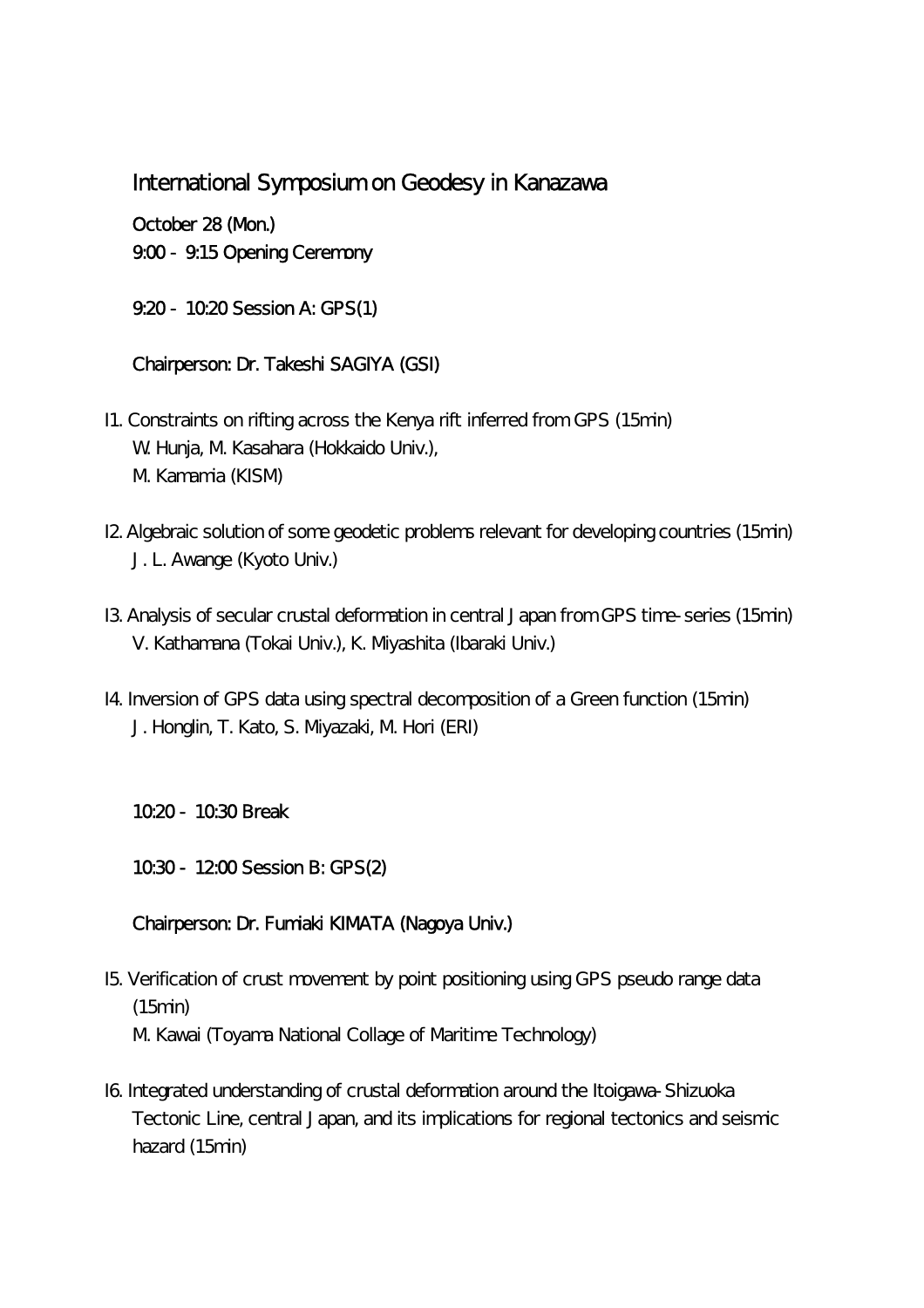- T. Sagiya, T. Nishimura, H. Yarai (GSI), Y. Iio (DPRI)
- I7. Detailed displacement rate field around the Atotsugawa fault located in the high strain rate zone, NKTZ, central Japan (15min) K. Hirahara, Y. Ooi, M. Ando (Nagoya Univ.) , Y. Hoso, Y. Wada (DPRI), T. Ohkura (Kyoto Univ.)
- I8. Modeling the geometry of dike intrusion in Miyakejima volcano using GPS data (15min) I. Meilano, F. Kimata, N. Fujii (Nagoya Univ.), S. Nakao, H. Watanabe (ERI), M. Ukawa, E. Fujita (NIED), K. Kawai (JHD)
- I9. Kinematic GPS for studying the August 18 2000 Miyakejima eruption: ground deformation vs GPS signal delay (15min) D. Darmawan, F. Kimata (Nagoya Univ.),
	- B. Setyadjie (ITB)
- I10. Studying the deformation of Bromo volcano by using GPS and EDM surveys (15min) H. Z. Abidin, H. Andreas, M. Gamal, M. A. Kusuma (ITB), M. Hendrasto, O. K. Suganda, M. A. Pubawinata (VSI), F. Kimata (Nagoya Univ.)

## 1200 - 1300 Lunch

#### 1300 - 14:30 Session C: GPS(3)/Radar Interferometry

#### Chairperson: Dr. Teruyuki KATO (ERI)

I11. Interplate coupling model in the Tokai region, Japan, estimated from the ground deformation by leveling, tide gauge measurement, and GPS measurements in 1996-2000 (15min) F. Kimata, K. Hirahara, N. Fujii (Nagoya Univ.)

I12. The synergy of VLBI and GPS in Japan (15min) H. Tsuji, T. Tanabe, H. Kawawa, K. Miyakawa, K. Takashima, S. Kurihara, S. Yoshida, Y. Fukuzaki, S. Matsuzaka (GSI)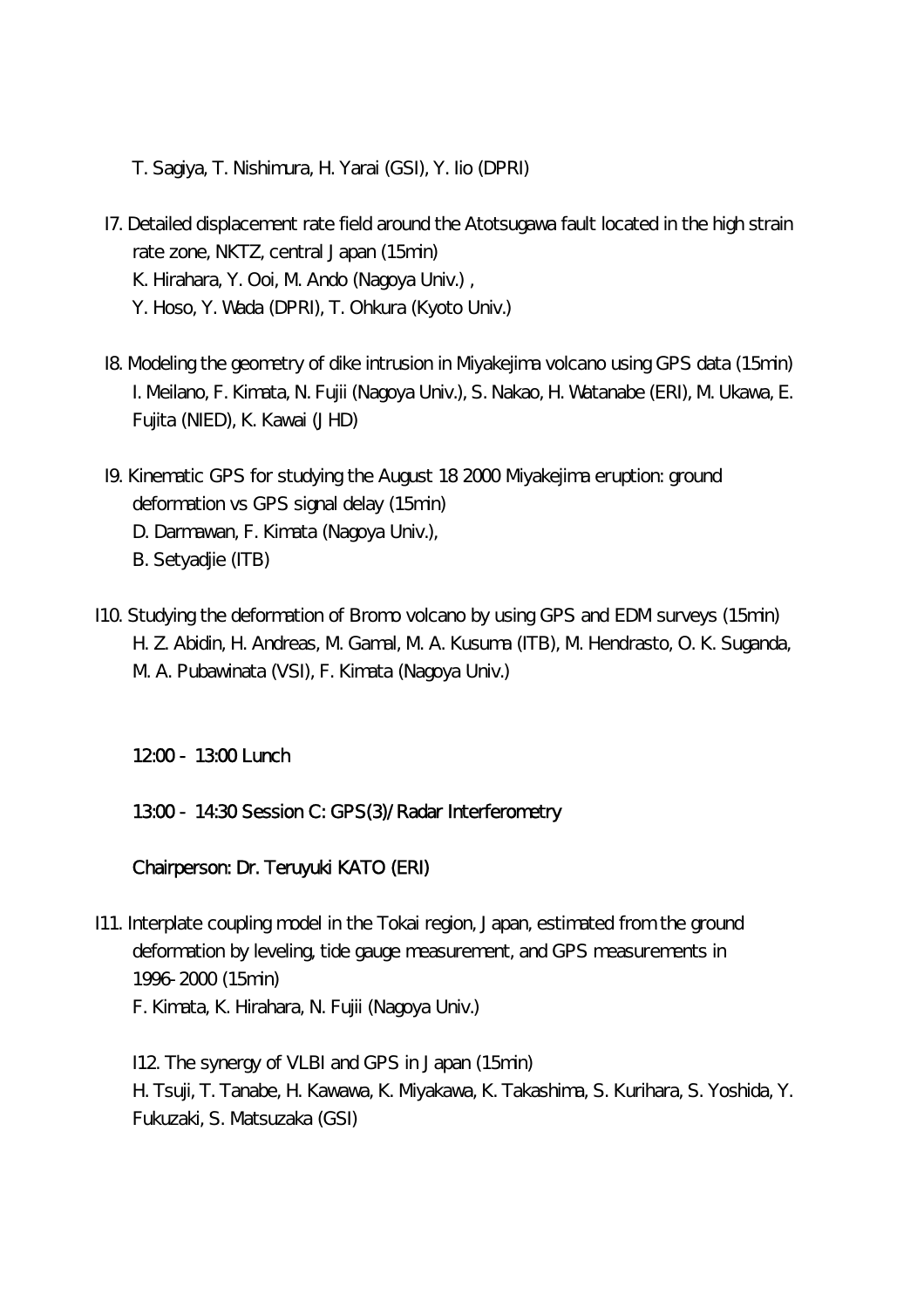- I13. Vertical Repeatability of the Tsukuba 2000 GPSMET dense-network campaign (15min) S. Shimada (NIED)
- I14. Snapshot of TEC anomaly and its difference from GIM over Japan Islands (15min) J. Ping, Y. Kono, K. Matsumoto, K. Heki, N. Kawano (NAOJ), Y. Otsuka (Nagoya Univ.), A. Saito (Kyoto Univ.)
- I15. Differential Radar interferometry applications in Australia (15min) C. Rizos, L. Ge, E. Cheng (Univ. of New South Wales)

#### 14:15 - 14:30 Break

#### 15:45 Session D: Earth's Rotation/Gravity

## Chairperson: Dr. Yoichi FUKUDA (Kyoto Univ.)

- I16. Records of central solar eclipses in ancient China and Japan and study on Earth rotation (15min) H. Yanben, Q. Qiyuan (NAOC)
- I17. Indonesian gravity fields determination from combination of surface gravity, satellite altimeter and digital terrain model data (15min)
	- L. S. Heliani, Y. Fukuda, S. Takemoto (Kyoto Univ.)
- I18. On discrete schemes in downward continuation of gravity (15min) W. Sun (ERI)
- I19. Determination of variable density contrasts in a horizontal layer and corrections to the possible errors (15min) I. L. Ateya, S. Takemoto (Kyoto Univ.)
- I20. Grand Design for the Hybrid Gravity Network around the Mt. Fuji Volcano (15min) S. Okubo, M. Furuya, W. Sun, S. Matsumoto, H. Watanabe (ERI), M. Satomura (Shizuoka Univ.), S. Ueki (Tohoku Univ.)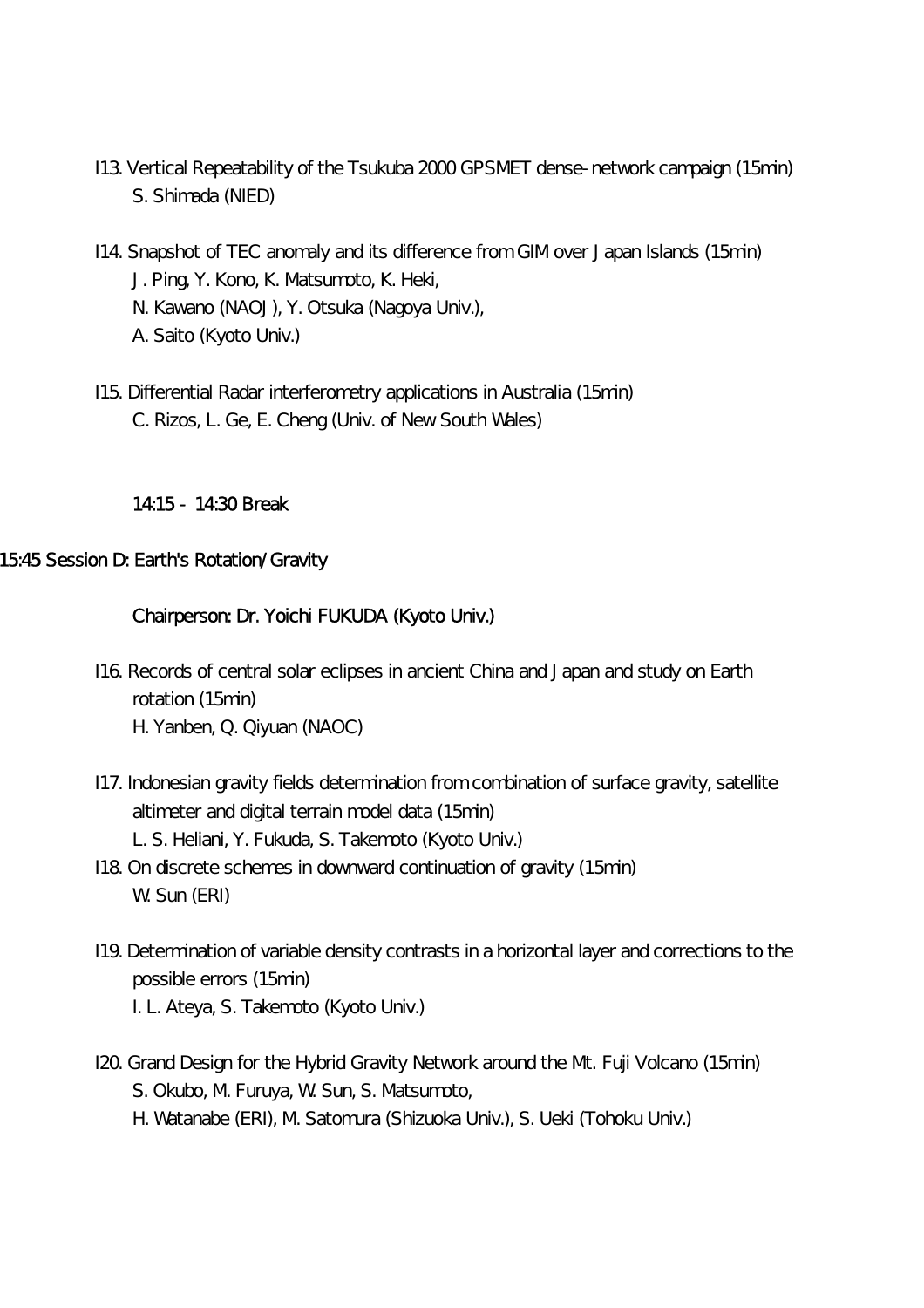### 16:45 Session D: Sea Level Change/Marine Geodesy/Borehole Measurements

### Chairperson: Dr. Shuhei OKUBO (Univ. of Tokyo)

- I21. Sedimentation and sea Level changes along Bangladesh coast (15min) M. R. Islam, S. F. Begum (Nagoya Univ.)
- I22. ROV observation of precision acoustic transponders deployed on thick sediment (15min) H. Fujimoto, A. Sweeney, S. Miura, N. Uchida (Tohoku Univ.), K. Koizumi (ORI), Y. Osada (ERI)
- I23. Establishing the positions of acoustic transponders on the Pacific plate near the Japan Trench at a depth of 5.5 km for In Situ observation of Plate subduction (15min) A. D. Sweeney, H. Fujimoto, S. Miura (Tohoku Univ.), Y. Osada (ERI), C. D. Chadwell (SIO)
- I24. Stress and strain observation in deep boreholes and nearby active faults by using wireless intelligent type strainmeter and multi-component borehole instruments (15min)
	- H. Ishii (TRIES), T. Yamauchi (Nagoya Univ.),
	- S. Matsumoto (ERI)

## Interactive Session October 28 (Mon.) 10:15 - October 28 (Mon.) 17:00 (Posters can be left until October 30 (Wed.) 16:30 )

- IP-1. To estimate the high orders and degrees spherical harmonic function model for Lunar topography
	- J. Ping, K. Heki, K. Matsumoto, Y. Tamura (NAOJ)
- IP-2. Anticipated accuracy of lunar gravity field model from RSAT/VRAD mission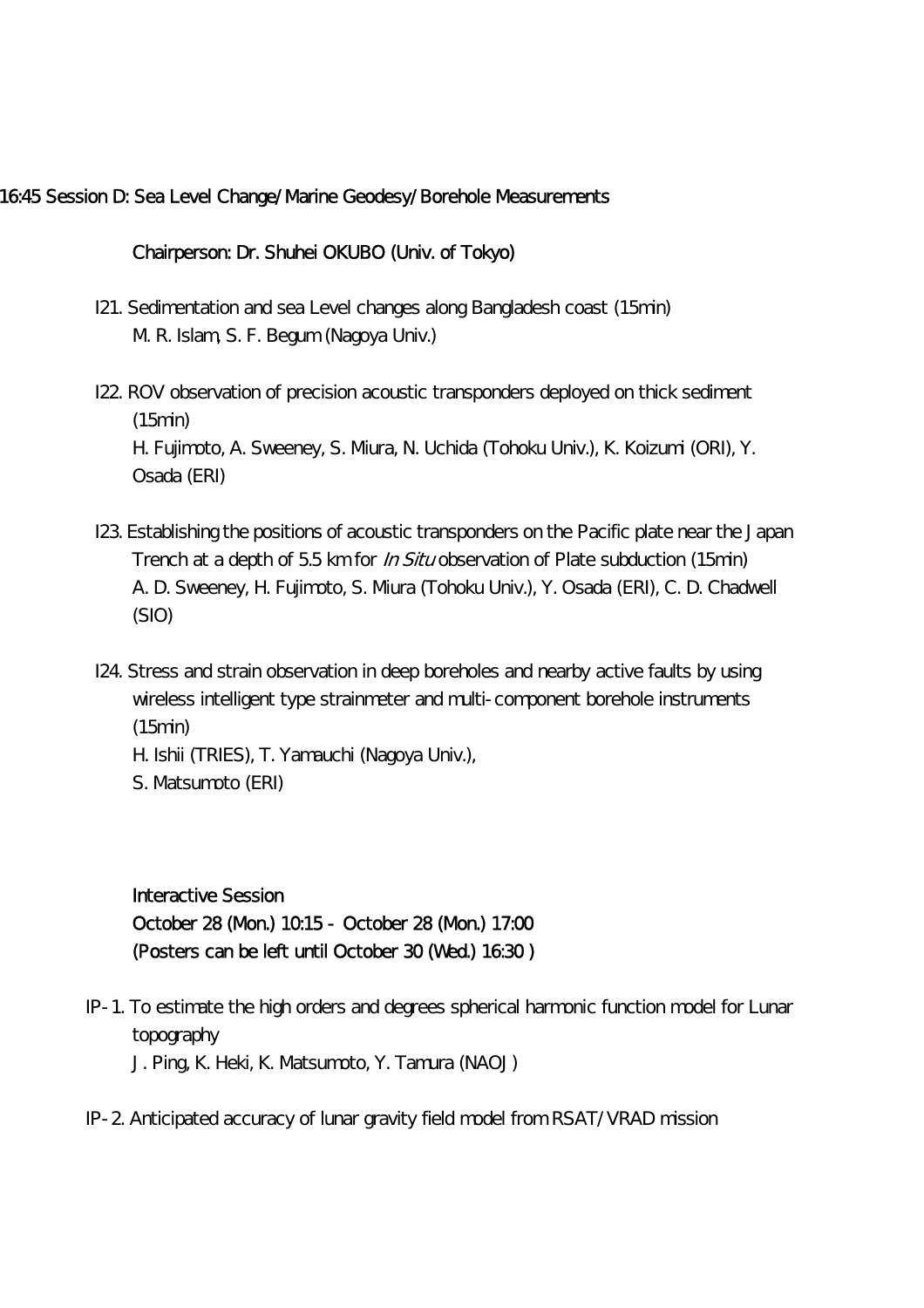K. Matsumoto, S. Tsuruta, H. Hanada, K. Heki (NAOJ), T. Iwata (NASDA), N. Namiki (Kyushu Univ.)

- IP-3. Lunar gravity studies from the Lunar Prospector line-of-sight acceleration data: isostatic compensation of medium sized craters T. Sugano, K. Heki (The Graduate University for Advanced Studies)
	- IP-4. Stability of GPS derived velocity field in Japan M. Kaidzu, K. Yamaguchi (GSI)
- IP-5. Non-uniform distribution of water vapor in the atmosphere and retrieval coefficients of water vapor radiometers T. Tanaka (Meijo Univ.)
- IP-6. Strong water vapor anisotropy at summer around Gifu University by the water vapor radiometer H. Takaba, M. Yoshida, K. Wakamatsu (Gifu Univ.), F. Kimata (Nagoya Univ.), R. Ichikawa (CRL), Y. Fukuzaki (GSI)
- IP-7. Refinement of the satellite's state vectors and identification of the atmospheric delay effect to detect crustal deformations in the SAR interferometry S. Kobayashi (Kyushu Tokai Univ.), A. Otsuka (NARC)
- IP-8. Calibration of a superconducting gravimeter by means of absolute gravity measurements with FG5 at Esashi station
	- Y. Tamura, T. Sato (NAOJ), Y. Fukuda,
	- T. Higashi (Kyoto Univ.)
- IP-9. A New Gravity Anomaly Map: Conrad \$B!& (BMoho \$B!& (BSlab Residual Gravity Anomalies over the Japanese Islands Y. Kono, N. Gennai, H. Hara (Kanazawa Univ.),N. Furuse (Mitsubishi Space Software Co. Ltd.)
- IP-10. Gravity observation using a superconducting gravimeter in Bandung M. Abe, S. Takemoto, Y. Fukuda, T. Higashi (Kyoto Univ.), S. Dwipa, D. S. Kusuma, A. Andan (Directorate of Mineral Resources Inventory, Indonesia)